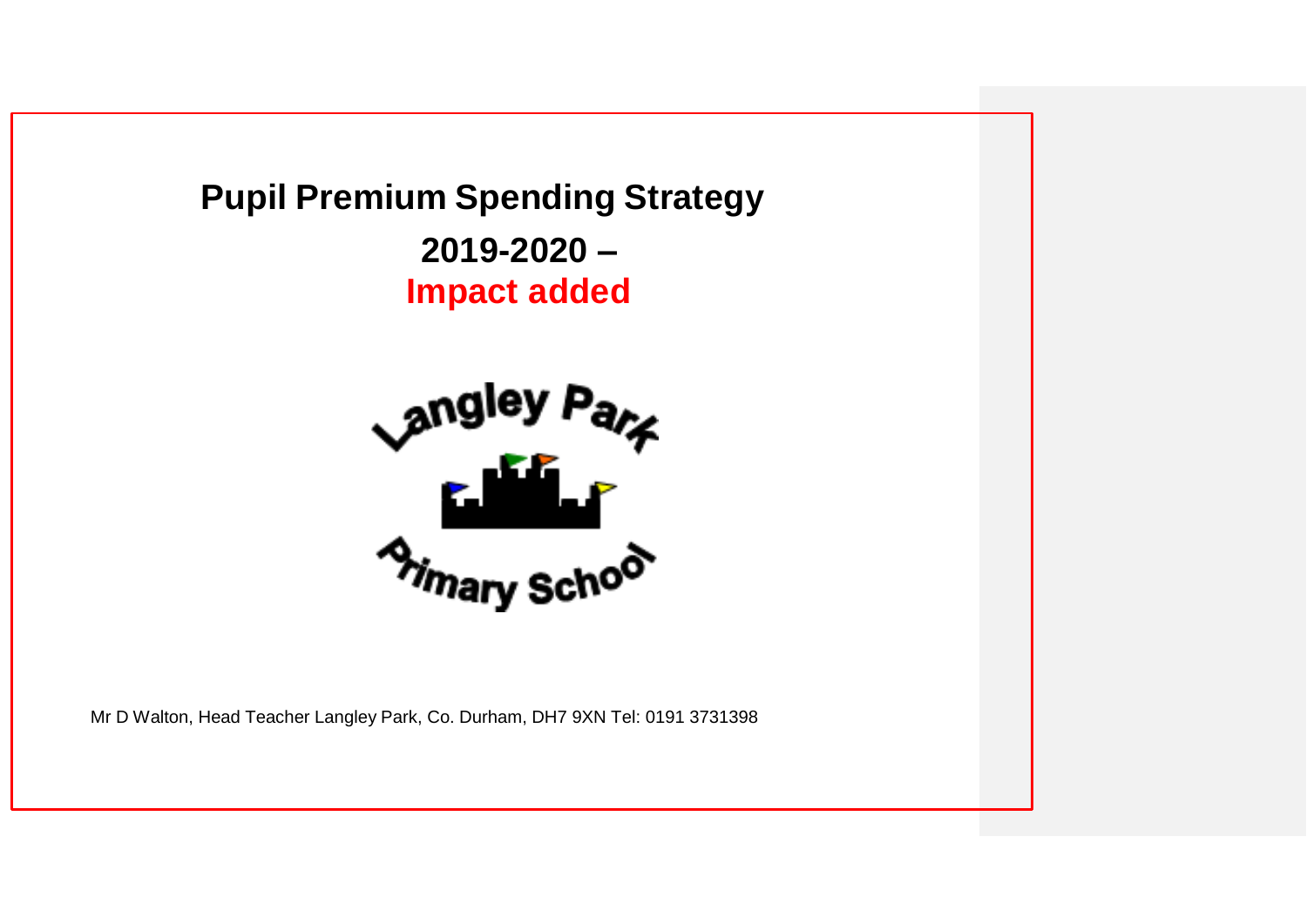## Email: [langleypark@durhamlearning.net](mailto:langleypark@durhamlearning.net)

Pupil Premium Strategy –

| <b>Summary Information</b>  |                                                   |                                  |                                      |                        |                            |
|-----------------------------|---------------------------------------------------|----------------------------------|--------------------------------------|------------------------|----------------------------|
| School                      | Langley Park Primary                              |                                  |                                      |                        |                            |
| Academic Year               | 2019-20                                           | Total PP budget                  | £82,010                              | Date of last PP review | October 2019               |
| Year Total Number of pupils | R-6 150<br>Nursery 33 (9 – 30 hrs)<br>Rainbows 15 | Number of Pupils eligible for PP | 59 PP<br><b>EYPP</b><br>est<br>£3030 | Date for next review   | January 2020<br>April 2020 |

| <b>Current Attainment</b>                                                                                 |                     |                                 |
|-----------------------------------------------------------------------------------------------------------|---------------------|---------------------------------|
|                                                                                                           | PP Pupils in school | National Average for all pupils |
| % achieving GLD                                                                                           | 71%                 | 73%                             |
| EYFS data was moderated by the LA, the rise in GLD for pp pupils in school was from 38% in 2018 up to 71% |                     |                                 |
| % achieving Phonics Screening Check                                                                       | 80%                 | 84%                             |
| Year 1 PSC results rose from 56% for pp pupils in school in 2018 up to 80%                                |                     |                                 |
| % achieving EXS Reading (KS1)                                                                             | 15%                 | 79%                             |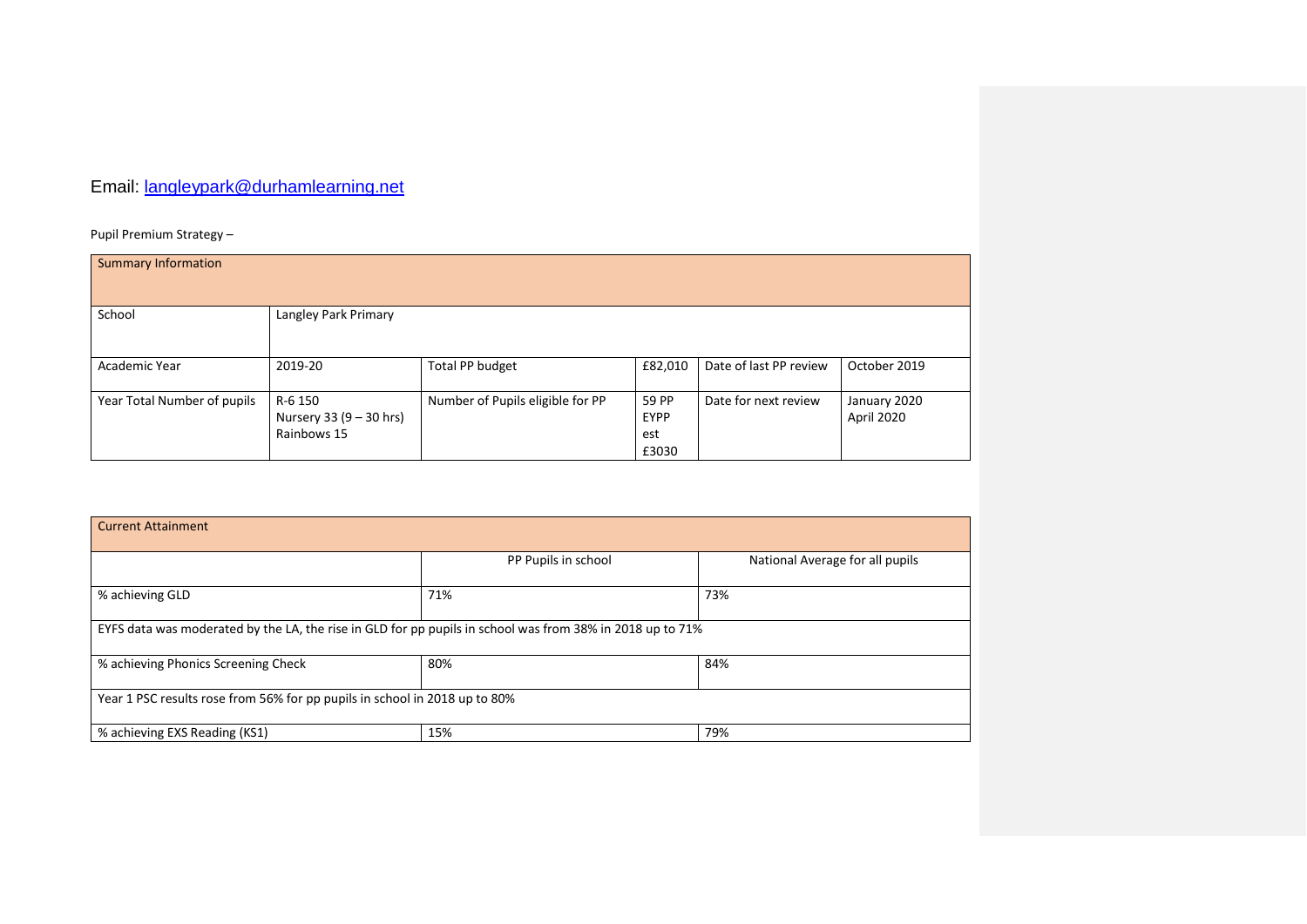| % achieving EXS Writing (KS1)     | 8%  | 72%                                                                                                                                                         |
|-----------------------------------|-----|-------------------------------------------------------------------------------------------------------------------------------------------------------------|
| % achieving EXS Mathematics (KS1) | 23% | 79%                                                                                                                                                         |
| assessment during the year.       |     | Year 2 cohort in 2018 (17 pupils) – 23% were SEND, 2 pupils accessed specialist provision for behavioural interventions, 2 pupils went through EHCP         |
| % achieving EXS Reading (KS2)     | 40% | 78%                                                                                                                                                         |
| % achieving EXS Writing (KS2)     | 70% | 83%                                                                                                                                                         |
| % achieving EXS Mathematics (KS2) | 80% | 84%                                                                                                                                                         |
| Writing was moderated by LA       |     | Progress measures for school PP pupils were: Reading -3.63 (-1.65 all KS2 pupils) Writing 2.76 (3.11 all KS2 pupils) Mathematics 2.04 (1.84 all KS2 pupils) |

|           | Barriers to future attainment (for pupils eligible for PP)                                                                                                                                                      |
|-----------|-----------------------------------------------------------------------------------------------------------------------------------------------------------------------------------------------------------------|
|           | In-school barriers (issues to be addressed in school such as poor oral language skills)                                                                                                                         |
| Α.        | Many pupils come from homes that are unable to support a positive reading culture and do not have easy access to quality books and reading<br>environments.                                                     |
| <b>B.</b> | Attainment of PP pupils in school in some cases is much lower than their peers and despite progressing the difference between non PP pupils<br>and pp pupils is not diminished fully by the end of Key Stage 2. |
| C.        | Many pupils have speech and language difficulties which presents as poor communication and understanding of language – they benefit from<br>additional adult support.                                           |
| D.        | Some pupils do not have access to additional opportunities that are needed to provide a rounded education which would lead to raised<br>expectations and aspirations for the future.                            |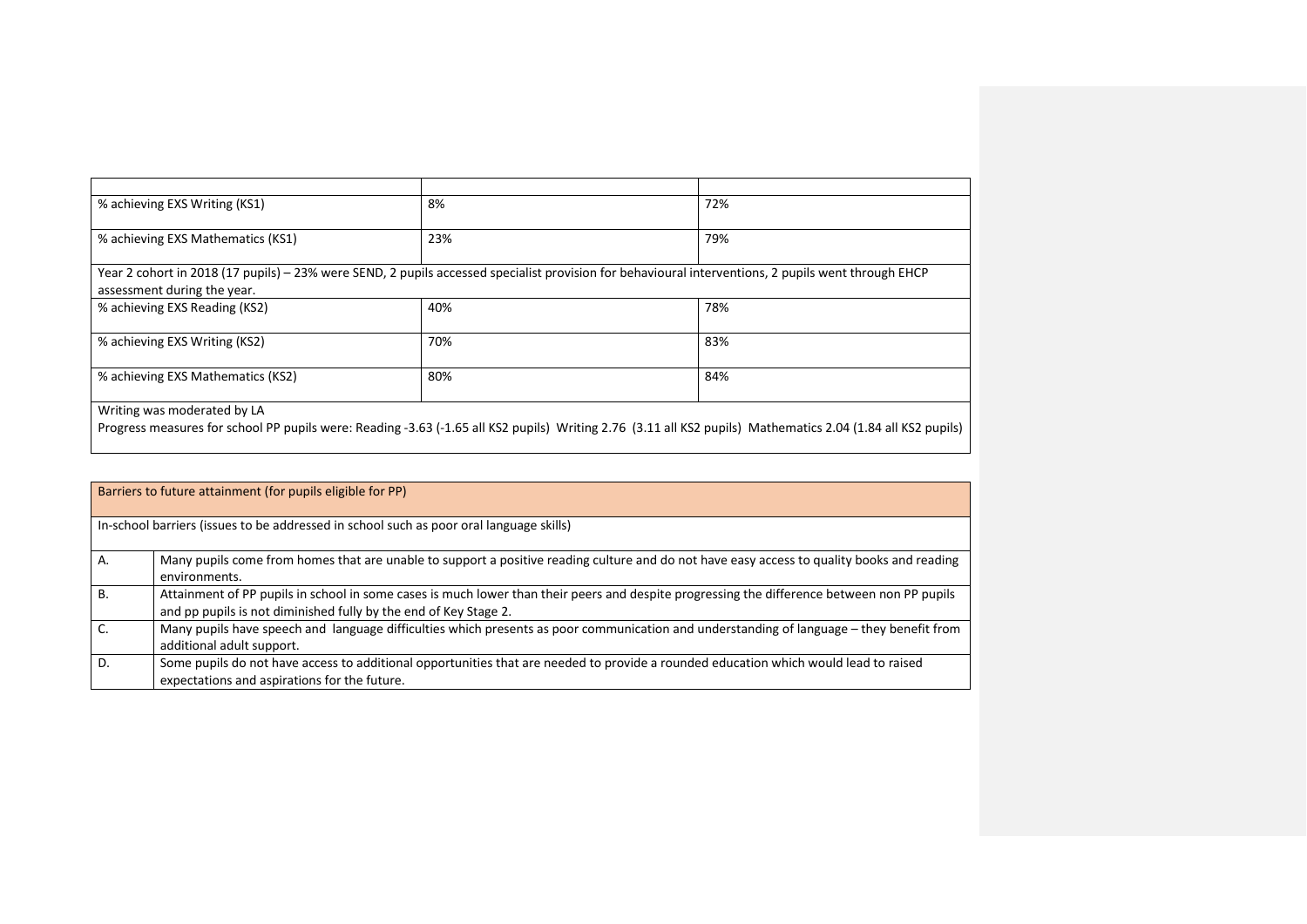|    | External barriers (issues which also require action outside school, such as low attendance rates)                                                                                                                        |
|----|--------------------------------------------------------------------------------------------------------------------------------------------------------------------------------------------------------------------------|
|    | Pupil attendance whilst improving is still an area of focus for the school, PP pupil's lower attendance is a barrier for a number of pupils in<br>school.                                                                |
|    | Many pupils have very limited opportunities to visit areas outside of their immediate community. This means they have a poor range of<br>experiences to draw upon and apply to many areas of their education.            |
| G. | A number of our disadvantaged pupils and families require significant social, emotional and financial support. There is an increase in<br>difficulties around adult mental health and the support available to families. |

| <b>Desired Outcomes</b> |                                                                                                                                                                 |                                                                                                                                                                                                                                                                      |
|-------------------------|-----------------------------------------------------------------------------------------------------------------------------------------------------------------|----------------------------------------------------------------------------------------------------------------------------------------------------------------------------------------------------------------------------------------------------------------------|
|                         | Desired outcomes and how they will be measured                                                                                                                  | Success criteria                                                                                                                                                                                                                                                     |
| Α.                      | PP pupils to have more opportunities to read in school and at home, as well as having<br>greater access to high quality texts.                                  | PP reading attainment to improve (measured from<br>internal tracking and statutory testing). Records from<br>Accelerated Reader and home reading diaries to<br>show improvements in pupil's engagement with<br>texts.<br>Phonics provision to improve across school. |
| <b>B.</b>               | Ensure PP pupils have a broad and balanced curriculum which accelerates their<br>progress to diminish the difference between themselves and their non PP peers. | Attainment and progress for PP pupils to improve.<br>Knowledge engaged curriculum established.                                                                                                                                                                       |
| C.                      | Pupils in EYFS to have access to high quality teaching and learning along with high<br>levels of modelled speech and language.                                  | BLAST intervention for targeted pupils.<br>Staff to explicitly model language and vocabulary to<br>pupils.<br>Progress in speech and language acquisition to be<br>tracked termly.                                                                                   |
| D.                      | All pupils to have opportunities to engage with 'experts' over the course of their<br>education and to see first hand the opportunities available.              | PP pupils to have experience of STEM, IT,<br>professional authors and links to Universities over<br>their life in school.                                                                                                                                            |
| Ε.                      | PP pupils to attend school more regularly and diminish the difference with non PP.                                                                              | Attendance data shows gap is closing and PP pupil<br>attendance is improving. Case studies and pupil<br>referrals will evidence success.                                                                                                                             |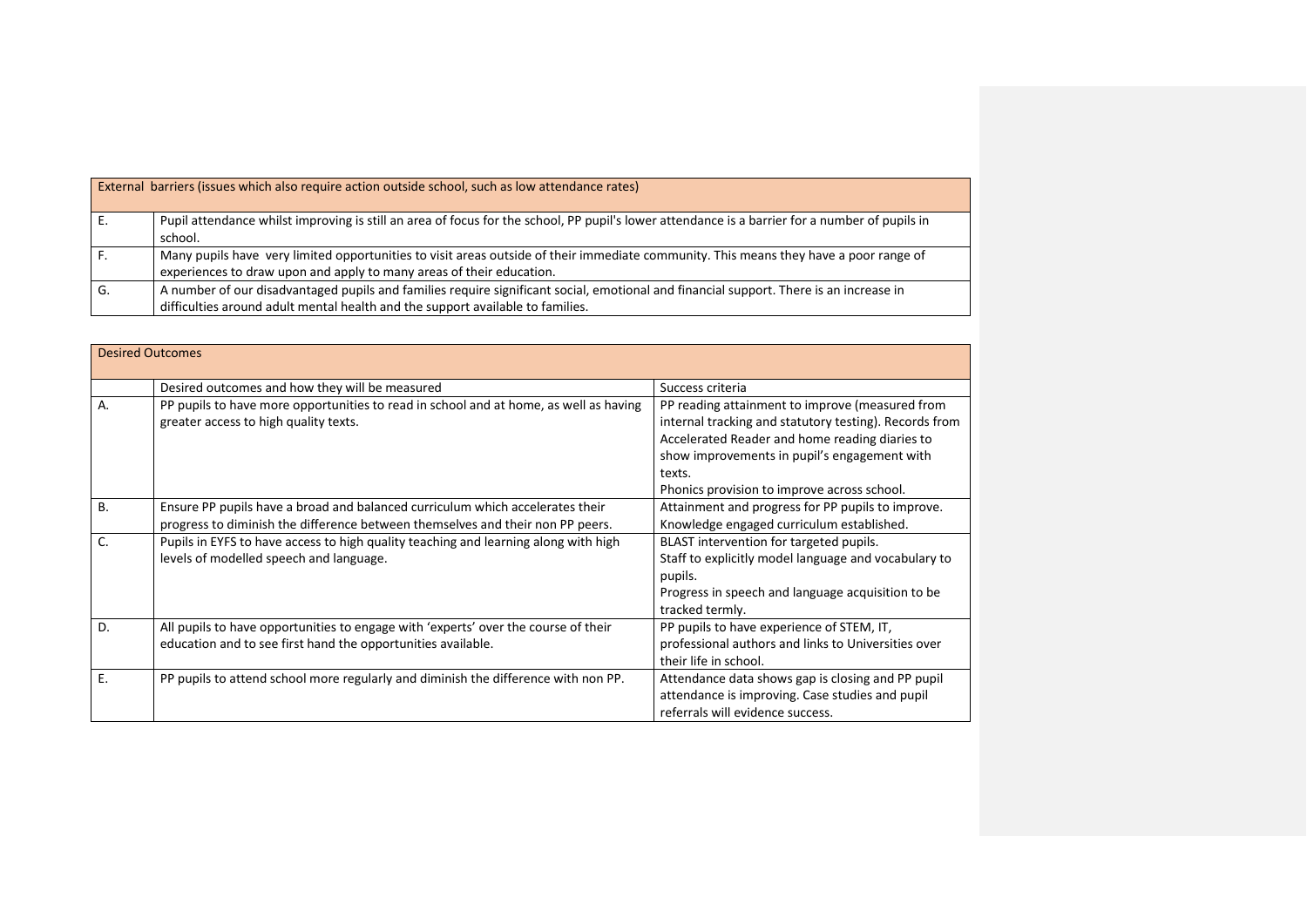| F. | Financial barriers to be removed for all pupils in school to access clubs, visits and<br>residentials. | No pupils to not attend trips or residential due to<br>financial constraints.                                                                                                                                                                                                                                |
|----|--------------------------------------------------------------------------------------------------------|--------------------------------------------------------------------------------------------------------------------------------------------------------------------------------------------------------------------------------------------------------------------------------------------------------------|
| G. | Increased awareness of SEMH, improved life chances for PP pupils through an<br>enriched curriculum.    | CPOMs used to cascade messages to all staff involved<br>with families experiencing 'issues' at home.<br>School to have an approachable, 'open door' policy<br>for all parents and offer support and advice for those<br>most in need so that pupil's success at school is not<br>impeded by parent's issues. |

| <b>Planned Expenditure</b>       |                                    |                                                                                                                        |                                                      |                      |                                            |
|----------------------------------|------------------------------------|------------------------------------------------------------------------------------------------------------------------|------------------------------------------------------|----------------------|--------------------------------------------|
| <b>Quality Education for all</b> |                                    |                                                                                                                        |                                                      |                      |                                            |
| Desired<br>Outcome               | Chosen<br>action/approach          | What is the evidence and rationale for this choice?                                                                    | How will you<br>ensure it is<br>implemented<br>well? | <b>Staff</b><br>lead | When will you<br>review<br>implementation? |
| Α.                               | Improve provision<br>of systematic | Phonics approaches have been consistently found to be.<br>effective in supporting younger readers to master the basics | Staff CPD<br>prioritised                             | ES                   | Nov 2019                                   |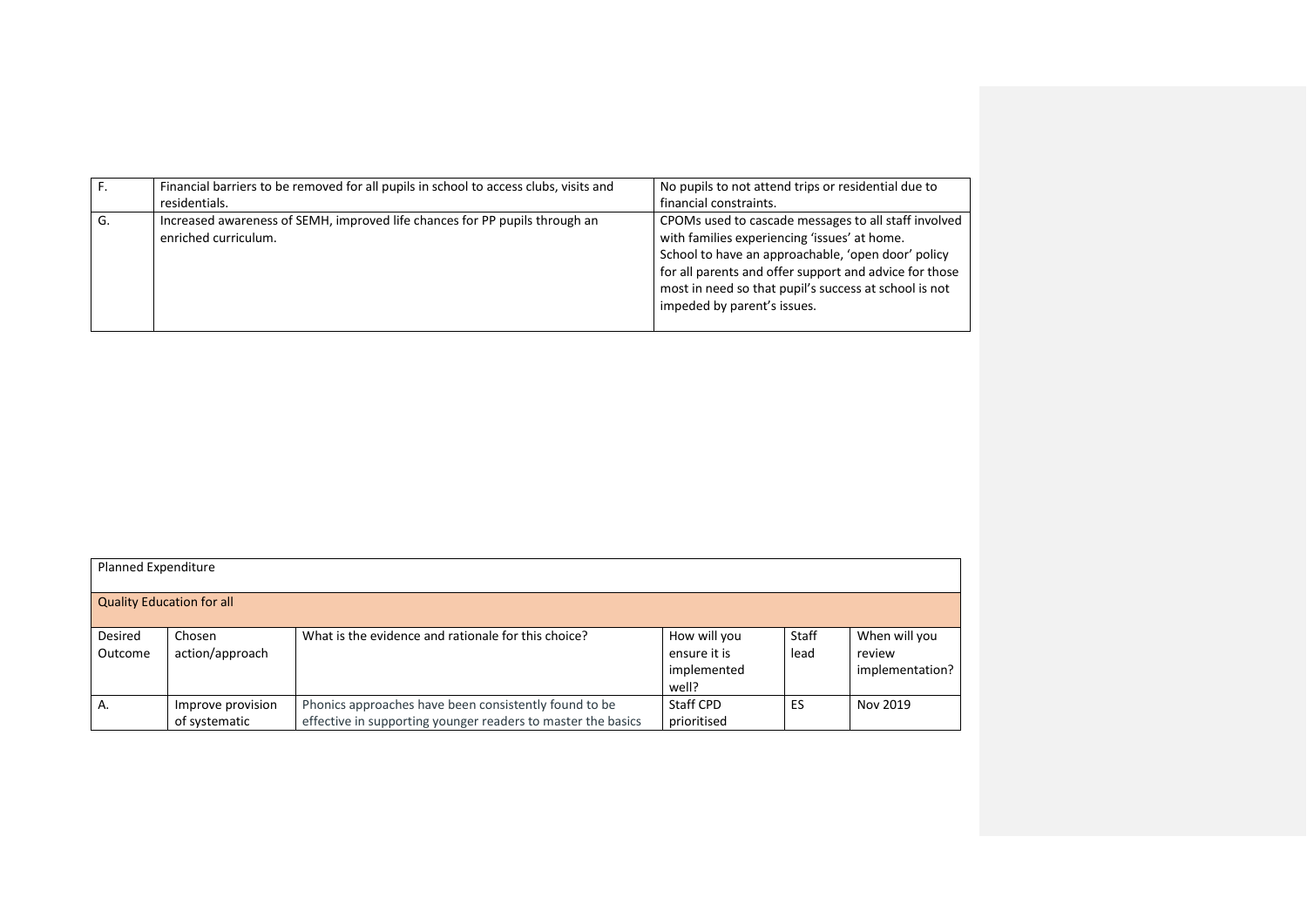|    | synthetic phonics         | of reading, with an average impact of an additional four      |                       |       | Feb 2020           |                 |
|----|---------------------------|---------------------------------------------------------------|-----------------------|-------|--------------------|-----------------|
|    | teaching                  | months' progress.                                             | Fortnightly           |       |                    |                 |
|    | throughout school         | EEF                                                           | staff/phonics team    |       | April 2020         |                 |
|    | (RWInc).                  | https://educationendowmentfoundation.org.uk/evidence-         | meetings              |       |                    |                 |
|    |                           | summaries/teaching-learning-toolkit/phonics/#effectiveness    |                       |       | June 2020          |                 |
|    |                           |                                                               | Robust monitoring     |       |                    |                 |
|    |                           |                                                               | of phonics            |       | Sep 2020           | Commented [D1]: |
|    |                           |                                                               | provision             |       |                    |                 |
|    |                           |                                                               |                       |       | Impact             |                 |
|    |                           |                                                               | Ruth Miskin face      |       | RWInc              |                 |
|    |                           |                                                               | to face days          |       | Development        |                 |
|    |                           |                                                               | booked and action     |       | days and school    |                 |
|    |                           |                                                               | plans followed        |       | monitoring show    |                 |
|    |                           |                                                               |                       |       | a highly positive  |                 |
|    |                           |                                                               | Aspirational target   |       | view of phonics    |                 |
|    |                           |                                                               | set for year 1        |       | provision in       |                 |
|    |                           |                                                               | cohort in PSC         |       | school. This area  |                 |
|    |                           |                                                               |                       |       | will continue as   |                 |
|    |                           |                                                               |                       |       | a priority.        |                 |
| A. | Increase pupil's          | Careful 'levelling' of pupil's reading books and motivational | Weekly reading        | JD DW | Dec 2019           |                 |
|    | reading focus and         | aspects of AR have been proven to make a positive impact on   | certificates for      |       | Mar 2020           |                 |
|    | range of texts they       | pupil's reading                                               | whole school          |       | <b>July 2020</b>   |                 |
|    | read through more         | http://www.renlearn.co.uk/wp-                                 | assemblies            |       |                    |                 |
|    | effective use of          | content/uploads/2015/03/EEF-Accelerated-Reader-               |                       |       | (termly)           |                 |
|    | <b>Accelerated Reader</b> | Summary.pdf                                                   | Ensure                |       |                    |                 |
|    |                           |                                                               | Motivational          |       | Impact -Both KS1   |                 |
|    |                           |                                                               | charts in all classes |       | and KS2 Teacher    |                 |
|    |                           |                                                               | using AR              |       | <b>Assessments</b> |                 |
|    |                           |                                                               |                       |       | show an            |                 |
|    |                           |                                                               | English Co-           |       | improvement in     |                 |
|    |                           |                                                               | ordinator to          |       | reading            |                 |
|    |                           |                                                               | monitor class and     |       | attainment from    |                 |
|    |                           |                                                               | pupil use of AR as    |       |                    |                 |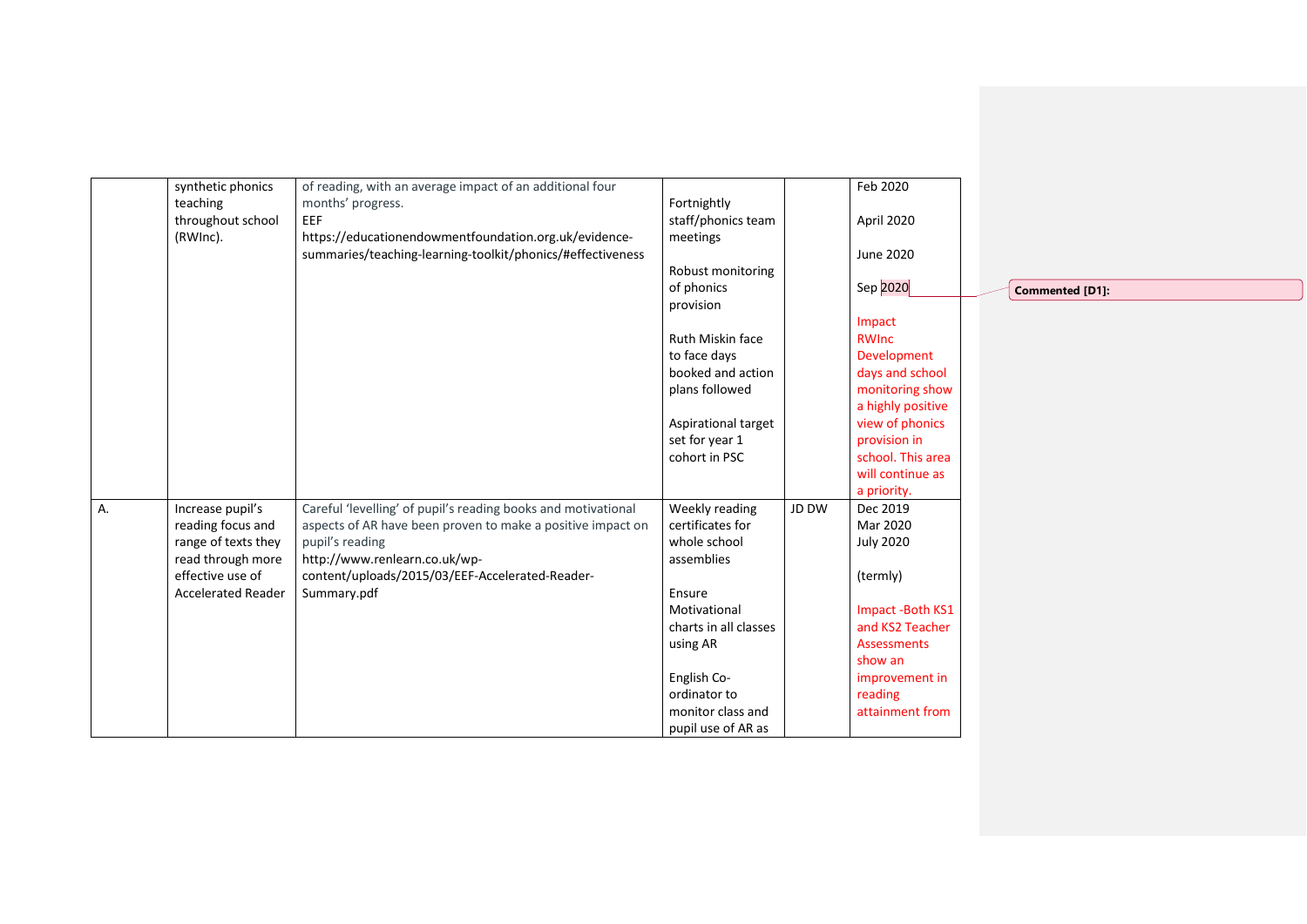| Α. | Teach reading<br>comprehension<br>skills discretely for<br>pupils in Key stage<br>$1$ and $2$                           | In order to build upon children's phonics used to build up<br>words reading comprehension strategies to be explicitly<br>taught.<br>https://educationendowmentfoundation.org.uk/evidence-<br>summaries/teaching-learning-toolkit/reading-comprehension-<br>strategies/ | well as monitoring<br>impact.<br>PiRA attainment<br>data and STAR<br>assessments to<br>highlight successes<br>and target pupils<br>for extra<br>interventions.<br>English lead to<br>monitor discrete<br>teaching of<br>reading<br>comprehension<br>skills by class<br>novel/book<br>approach and<br>agreed<br>programmes for<br>Key stage 1 and 2. | JD ES<br><b>DW</b>                 | previous year's<br>cohort.<br>Dec 2019<br>Mar 2020<br><b>July 2020</b><br>(termly)<br>Impact -Both KS1<br>and KS2 Teacher<br><b>Assessments</b><br>show an<br>improvement in<br>reading |
|----|-------------------------------------------------------------------------------------------------------------------------|------------------------------------------------------------------------------------------------------------------------------------------------------------------------------------------------------------------------------------------------------------------------|-----------------------------------------------------------------------------------------------------------------------------------------------------------------------------------------------------------------------------------------------------------------------------------------------------------------------------------------------------|------------------------------------|-----------------------------------------------------------------------------------------------------------------------------------------------------------------------------------------|
|    |                                                                                                                         |                                                                                                                                                                                                                                                                        |                                                                                                                                                                                                                                                                                                                                                     |                                    | attainment from<br>previous year's<br>cohort.                                                                                                                                           |
| B  | Improve<br>effectiveness of<br>feedback given to<br>pupils focus to look<br>at immediate<br>feedback within<br>lessons. | Effective feedback given to pupils is paramount to driving<br>progress and attainment on an upward trajectory.<br>https://educationendowmentfoundation.org.uk/school-<br>themes/feedback-monitoring-pupil-progress/                                                    | Robust monitoring<br>of pupil's work,<br>pupil voice and<br>lesson<br>observations to<br>show where<br>feedback is<br>effectively moving                                                                                                                                                                                                            | <b>DW</b><br>ES<br>LB<br><b>CT</b> | Half termly<br>Following<br>monitoring<br>timetable.<br><b>Impact-Ongoing</b><br>based on<br>research                                                                                   |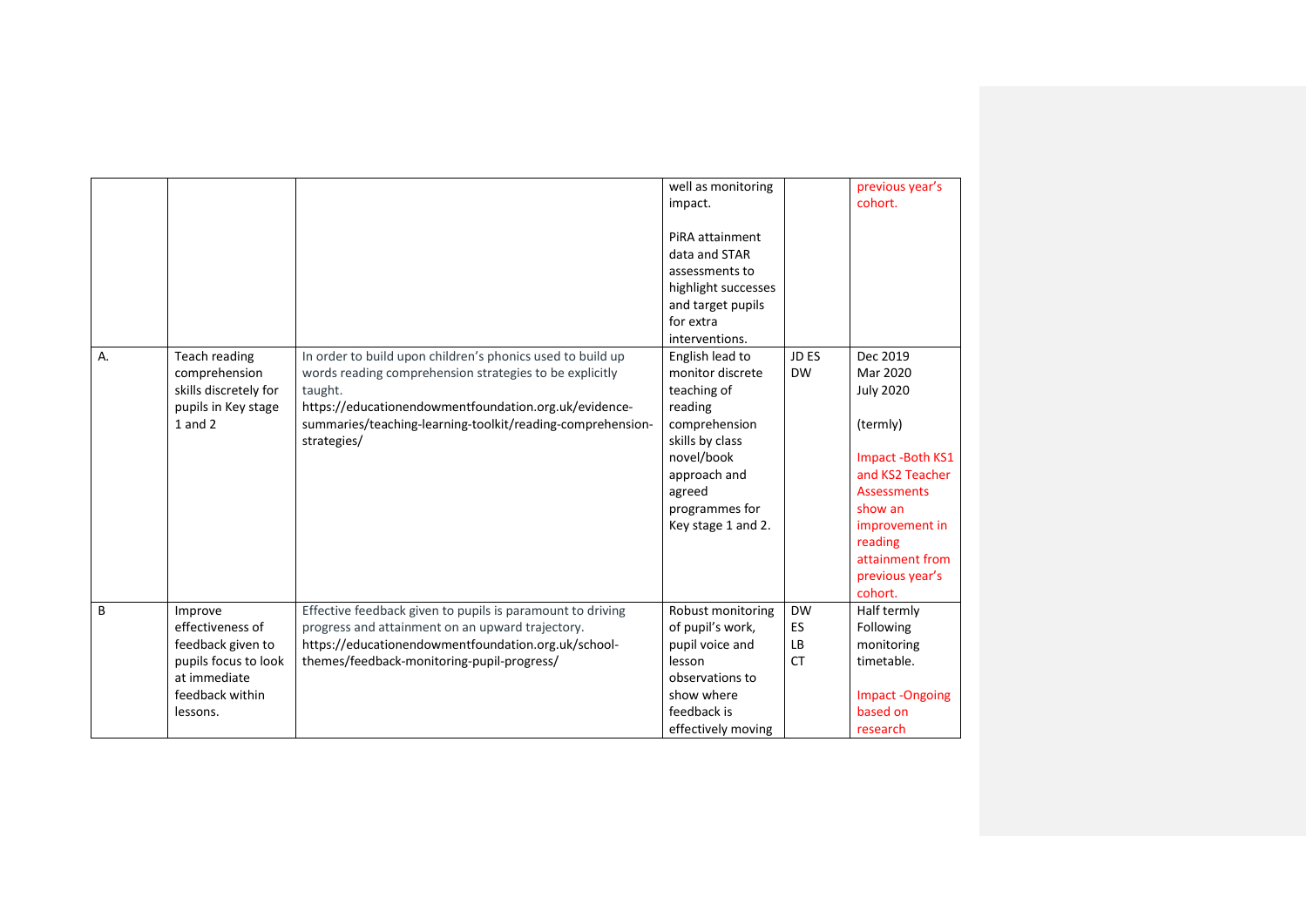| indicating this<br>on pupil's learning,<br>staff CPD to upskill<br>method of<br>less effective<br>feedback is far<br>more effective<br>practitioners.<br>than traditional<br>Trial use of IT to<br>written marking.<br>model effective<br>feedback, compare<br>to classes not<br>using same<br>equipment.<br>Trial verbal<br>feedback in one<br>class and compare<br>to other classes in<br>school, book<br>scrutinies and<br>pupil voice to<br>show which is<br>most effective.<br>Comparative<br>judgement training<br>for Key Stage 1<br>and 2 staff<br><b>B.</b><br>Oct 2019<br>Small step learning allows pupils to have a deeper<br>School to join<br>LB DW<br>Mastery approach<br>understanding of mathematical concepts.<br>NCETM hub.<br><b>SS</b><br>to teaching of<br>onwards<br>https://educationendowmentfoundation.org.uk/projects-and-<br>mathematics for<br>(maths<br>evaluation/projects/mathematics-mastery/<br>Key stage 1 and 2<br><b>Mathematics</b><br>specialist<br>embedded.<br>action plan written<br>teacher)<br>and adhered to<br>linking maths |  |  |  |
|----------------------------------------------------------------------------------------------------------------------------------------------------------------------------------------------------------------------------------------------------------------------------------------------------------------------------------------------------------------------------------------------------------------------------------------------------------------------------------------------------------------------------------------------------------------------------------------------------------------------------------------------------------------------------------------------------------------------------------------------------------------------------------------------------------------------------------------------------------------------------------------------------------------------------------------------------------------------------------------------------------------------------------------------------------------------------|--|--|--|
|                                                                                                                                                                                                                                                                                                                                                                                                                                                                                                                                                                                                                                                                                                                                                                                                                                                                                                                                                                                                                                                                            |  |  |  |
|                                                                                                                                                                                                                                                                                                                                                                                                                                                                                                                                                                                                                                                                                                                                                                                                                                                                                                                                                                                                                                                                            |  |  |  |
|                                                                                                                                                                                                                                                                                                                                                                                                                                                                                                                                                                                                                                                                                                                                                                                                                                                                                                                                                                                                                                                                            |  |  |  |
|                                                                                                                                                                                                                                                                                                                                                                                                                                                                                                                                                                                                                                                                                                                                                                                                                                                                                                                                                                                                                                                                            |  |  |  |
|                                                                                                                                                                                                                                                                                                                                                                                                                                                                                                                                                                                                                                                                                                                                                                                                                                                                                                                                                                                                                                                                            |  |  |  |
|                                                                                                                                                                                                                                                                                                                                                                                                                                                                                                                                                                                                                                                                                                                                                                                                                                                                                                                                                                                                                                                                            |  |  |  |
|                                                                                                                                                                                                                                                                                                                                                                                                                                                                                                                                                                                                                                                                                                                                                                                                                                                                                                                                                                                                                                                                            |  |  |  |
|                                                                                                                                                                                                                                                                                                                                                                                                                                                                                                                                                                                                                                                                                                                                                                                                                                                                                                                                                                                                                                                                            |  |  |  |
|                                                                                                                                                                                                                                                                                                                                                                                                                                                                                                                                                                                                                                                                                                                                                                                                                                                                                                                                                                                                                                                                            |  |  |  |
|                                                                                                                                                                                                                                                                                                                                                                                                                                                                                                                                                                                                                                                                                                                                                                                                                                                                                                                                                                                                                                                                            |  |  |  |
|                                                                                                                                                                                                                                                                                                                                                                                                                                                                                                                                                                                                                                                                                                                                                                                                                                                                                                                                                                                                                                                                            |  |  |  |
|                                                                                                                                                                                                                                                                                                                                                                                                                                                                                                                                                                                                                                                                                                                                                                                                                                                                                                                                                                                                                                                                            |  |  |  |
|                                                                                                                                                                                                                                                                                                                                                                                                                                                                                                                                                                                                                                                                                                                                                                                                                                                                                                                                                                                                                                                                            |  |  |  |
|                                                                                                                                                                                                                                                                                                                                                                                                                                                                                                                                                                                                                                                                                                                                                                                                                                                                                                                                                                                                                                                                            |  |  |  |
|                                                                                                                                                                                                                                                                                                                                                                                                                                                                                                                                                                                                                                                                                                                                                                                                                                                                                                                                                                                                                                                                            |  |  |  |
|                                                                                                                                                                                                                                                                                                                                                                                                                                                                                                                                                                                                                                                                                                                                                                                                                                                                                                                                                                                                                                                                            |  |  |  |
|                                                                                                                                                                                                                                                                                                                                                                                                                                                                                                                                                                                                                                                                                                                                                                                                                                                                                                                                                                                                                                                                            |  |  |  |
|                                                                                                                                                                                                                                                                                                                                                                                                                                                                                                                                                                                                                                                                                                                                                                                                                                                                                                                                                                                                                                                                            |  |  |  |
|                                                                                                                                                                                                                                                                                                                                                                                                                                                                                                                                                                                                                                                                                                                                                                                                                                                                                                                                                                                                                                                                            |  |  |  |
|                                                                                                                                                                                                                                                                                                                                                                                                                                                                                                                                                                                                                                                                                                                                                                                                                                                                                                                                                                                                                                                                            |  |  |  |
|                                                                                                                                                                                                                                                                                                                                                                                                                                                                                                                                                                                                                                                                                                                                                                                                                                                                                                                                                                                                                                                                            |  |  |  |
|                                                                                                                                                                                                                                                                                                                                                                                                                                                                                                                                                                                                                                                                                                                                                                                                                                                                                                                                                                                                                                                                            |  |  |  |
|                                                                                                                                                                                                                                                                                                                                                                                                                                                                                                                                                                                                                                                                                                                                                                                                                                                                                                                                                                                                                                                                            |  |  |  |
|                                                                                                                                                                                                                                                                                                                                                                                                                                                                                                                                                                                                                                                                                                                                                                                                                                                                                                                                                                                                                                                                            |  |  |  |
|                                                                                                                                                                                                                                                                                                                                                                                                                                                                                                                                                                                                                                                                                                                                                                                                                                                                                                                                                                                                                                                                            |  |  |  |
|                                                                                                                                                                                                                                                                                                                                                                                                                                                                                                                                                                                                                                                                                                                                                                                                                                                                                                                                                                                                                                                                            |  |  |  |
|                                                                                                                                                                                                                                                                                                                                                                                                                                                                                                                                                                                                                                                                                                                                                                                                                                                                                                                                                                                                                                                                            |  |  |  |
|                                                                                                                                                                                                                                                                                                                                                                                                                                                                                                                                                                                                                                                                                                                                                                                                                                                                                                                                                                                                                                                                            |  |  |  |
|                                                                                                                                                                                                                                                                                                                                                                                                                                                                                                                                                                                                                                                                                                                                                                                                                                                                                                                                                                                                                                                                            |  |  |  |
|                                                                                                                                                                                                                                                                                                                                                                                                                                                                                                                                                                                                                                                                                                                                                                                                                                                                                                                                                                                                                                                                            |  |  |  |
|                                                                                                                                                                                                                                                                                                                                                                                                                                                                                                                                                                                                                                                                                                                                                                                                                                                                                                                                                                                                                                                                            |  |  |  |
|                                                                                                                                                                                                                                                                                                                                                                                                                                                                                                                                                                                                                                                                                                                                                                                                                                                                                                                                                                                                                                                                            |  |  |  |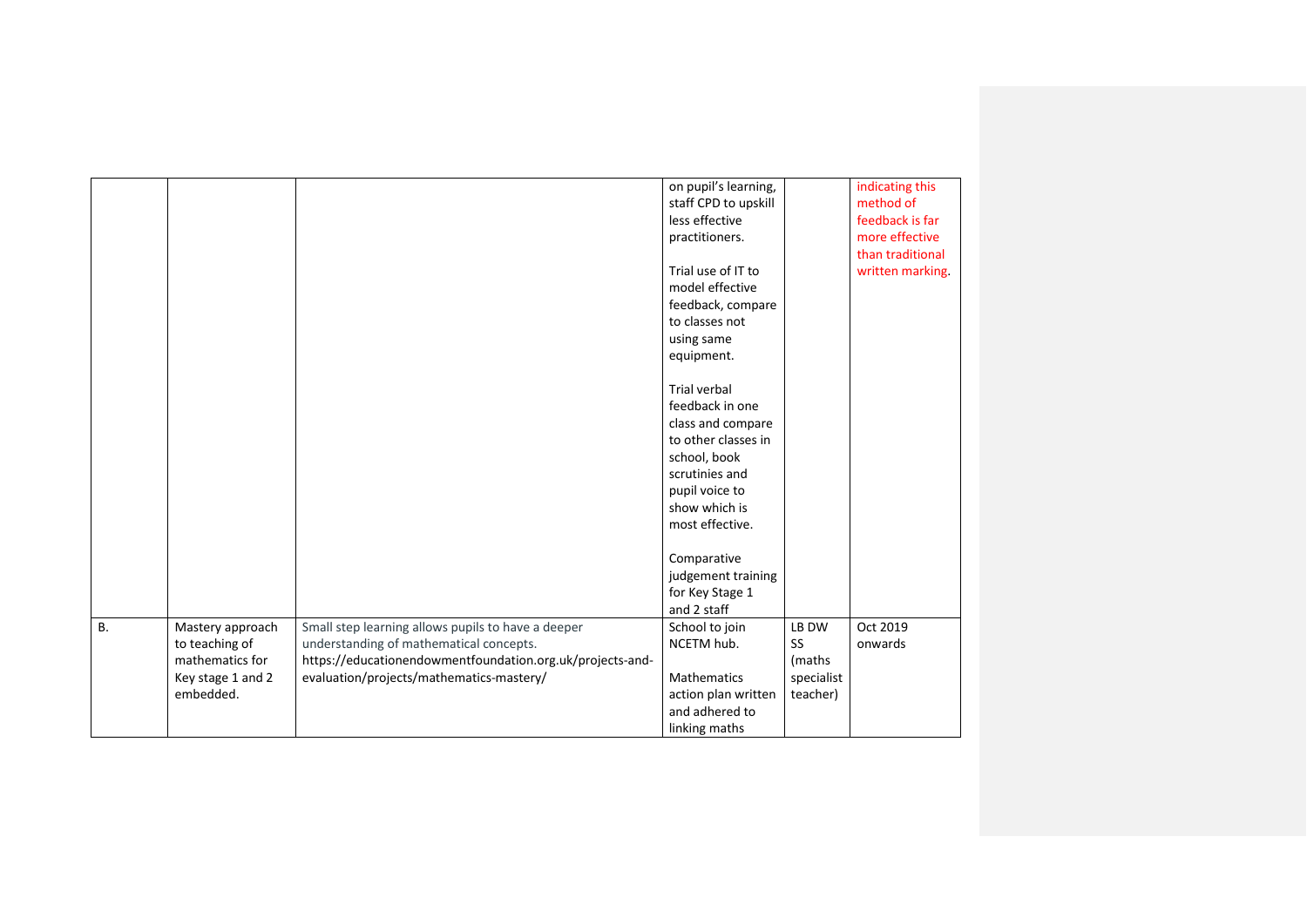|              |                      |                                                                | specialist teacher<br>from Stanley |       | <b>Half Termly</b>                     |
|--------------|----------------------|----------------------------------------------------------------|------------------------------------|-------|----------------------------------------|
|              |                      |                                                                | Learning                           |       | Impact -Ongoing                        |
|              |                      |                                                                | Partnership and                    |       | based on                               |
|              |                      |                                                                | staff in school.                   |       | research                               |
|              |                      |                                                                |                                    |       | indicating this<br>method of 'small    |
|              |                      |                                                                | Staff CPD, regular                 |       |                                        |
|              |                      |                                                                | meetings,<br>increased             |       | step' learning is<br>most effective to |
|              |                      |                                                                |                                    |       |                                        |
|              |                      |                                                                | monitoring of                      |       | promote a deep                         |
|              |                      |                                                                | teaching and                       |       | understanding of<br>mathematical       |
|              |                      |                                                                | pupil's work.                      |       | concepts.                              |
|              |                      |                                                                | Resources to                       |       | <b>Provision across</b>                |
|              |                      |                                                                | support teaching                   |       | school is much                         |
|              |                      |                                                                | and learning                       |       | more                                   |
|              |                      |                                                                | (physical and                      |       | consistent.                            |
|              |                      |                                                                | teaching                           |       |                                        |
|              |                      |                                                                | resources).                        |       |                                        |
|              |                      |                                                                |                                    |       |                                        |
|              |                      |                                                                | Termly data                        |       |                                        |
|              |                      |                                                                | scrutinised and                    |       |                                        |
|              |                      |                                                                | cohort                             |       |                                        |
|              |                      |                                                                | conversations to                   |       |                                        |
|              |                      |                                                                | spotlight pupils                   |       |                                        |
|              |                      |                                                                | requiring                          |       |                                        |
|              |                      |                                                                | interventions.                     |       |                                        |
| <b>B. G.</b> | Targeted teaching    | Allowing one cohort to have their own teacher rather than      | CPOMs to show                      | TW DW | Dec 2019                               |
|              | and small class size | separating into other classes will give pupils the environment | reduction in                       | CT LB | Mar 2020                               |
|              | for group of PP      | to make better progress. Research shows that extremely small   | behavioural                        |       | <b>July 2020</b>                       |
|              | requiring a more     | classes with quality teaching can have marked improvements     | incidents.                         |       |                                        |
|              | nurturing            | in progress made.                                              |                                    |       | (termly)                               |
|              | environment.         |                                                                |                                    |       |                                        |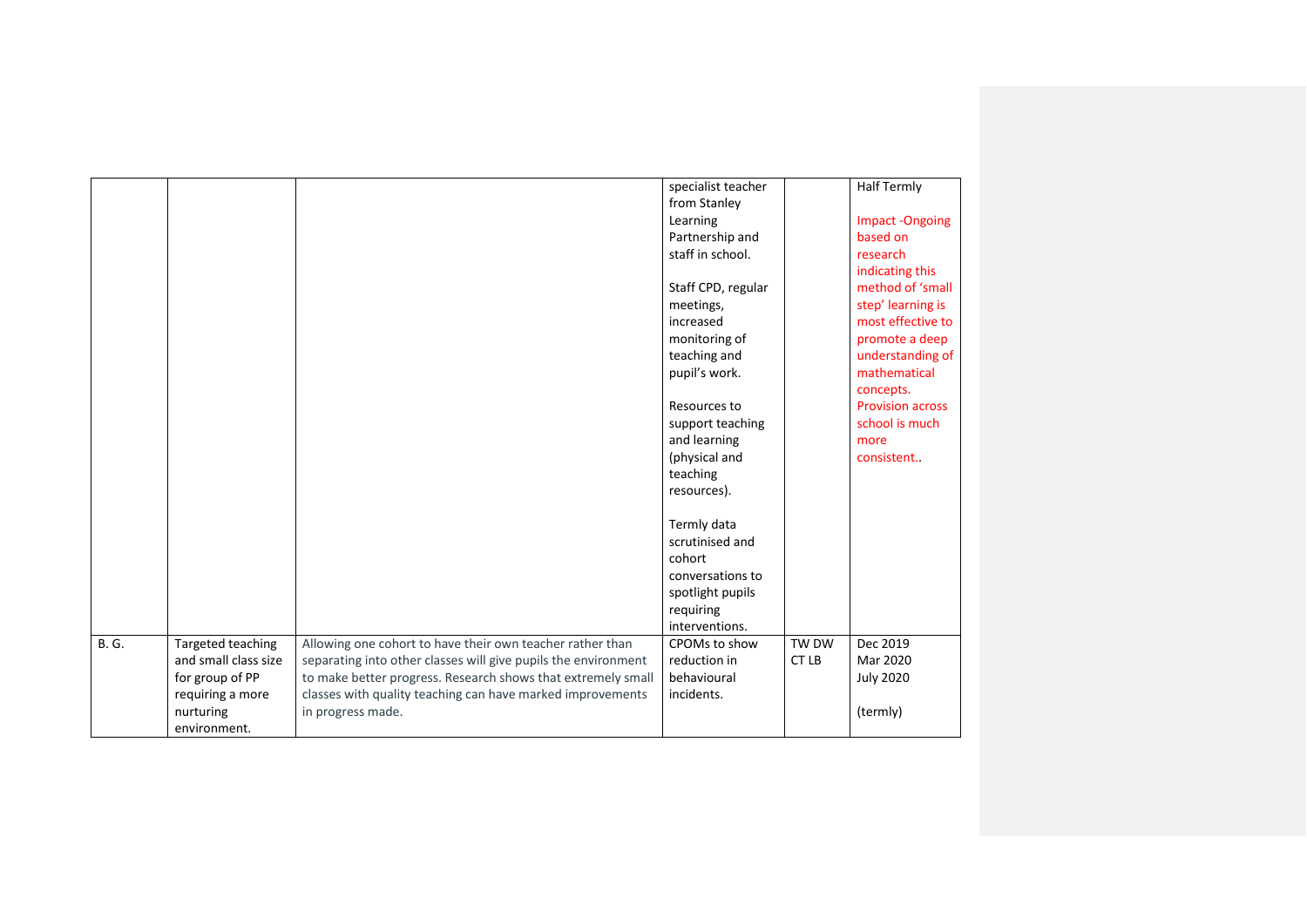|          |                                                                                                                                                                               | https://educationendowmentfoundation.org.uk/evidence-<br>summaries/teaching-learning-toolkit/reducing-class-size/                                                                                                                                                                                                                                                                                 | Pupils to be<br>successful in their<br>learning as<br>evidenced in<br>books, pupil voice,<br>parentview/voice.<br>Attainment to<br>show an upward<br>trend throughout<br>the year.                                                                                                                                                         |                     | <b>Impact-Ongoing</b><br>class size having<br>a positive effect<br>on behaviour<br>and learning<br>engagement.                            |
|----------|-------------------------------------------------------------------------------------------------------------------------------------------------------------------------------|---------------------------------------------------------------------------------------------------------------------------------------------------------------------------------------------------------------------------------------------------------------------------------------------------------------------------------------------------------------------------------------------------|--------------------------------------------------------------------------------------------------------------------------------------------------------------------------------------------------------------------------------------------------------------------------------------------------------------------------------------------|---------------------|-------------------------------------------------------------------------------------------------------------------------------------------|
| B.G.E, D | Establishing a<br>knowledge engaged<br>curriculum across<br>school where<br>knowledge is<br>organised and<br>sequenced to build<br>on previous<br>learning and<br>experience. | Disadvantaged pupils in many households do not gain the rich<br>vocabulary of their non disadvantaged peers, school has to do<br>all that is possible to address this imbalance.<br>https://educationendowmentfoundation.org.uk/resources/teaching-<br>learning-toolkit/mastery-learning<br>EEF research suggests a gain of 5 months when children are<br>offered challenge within the curriculum | Geography and<br>History model of<br>curriculum<br>development in<br>school to be used<br>as blue print for<br>success in other<br>subjects.<br>CT to model and<br>advise curriculum<br>development in<br>other subjects.<br>GR-Science<br>DW-Art and DT<br>$YR - PE$<br>$LB - Music$ and<br>MfL<br>$SLA - to$ discuss<br>with all subject | CT DW<br>$SLA - DG$ | Termly Dec 2019<br>Apr 2020<br>Jul 2020<br><b>Impact-Ongoing</b><br>and fully<br>embedded in<br>school's own<br>improvement<br>documents. |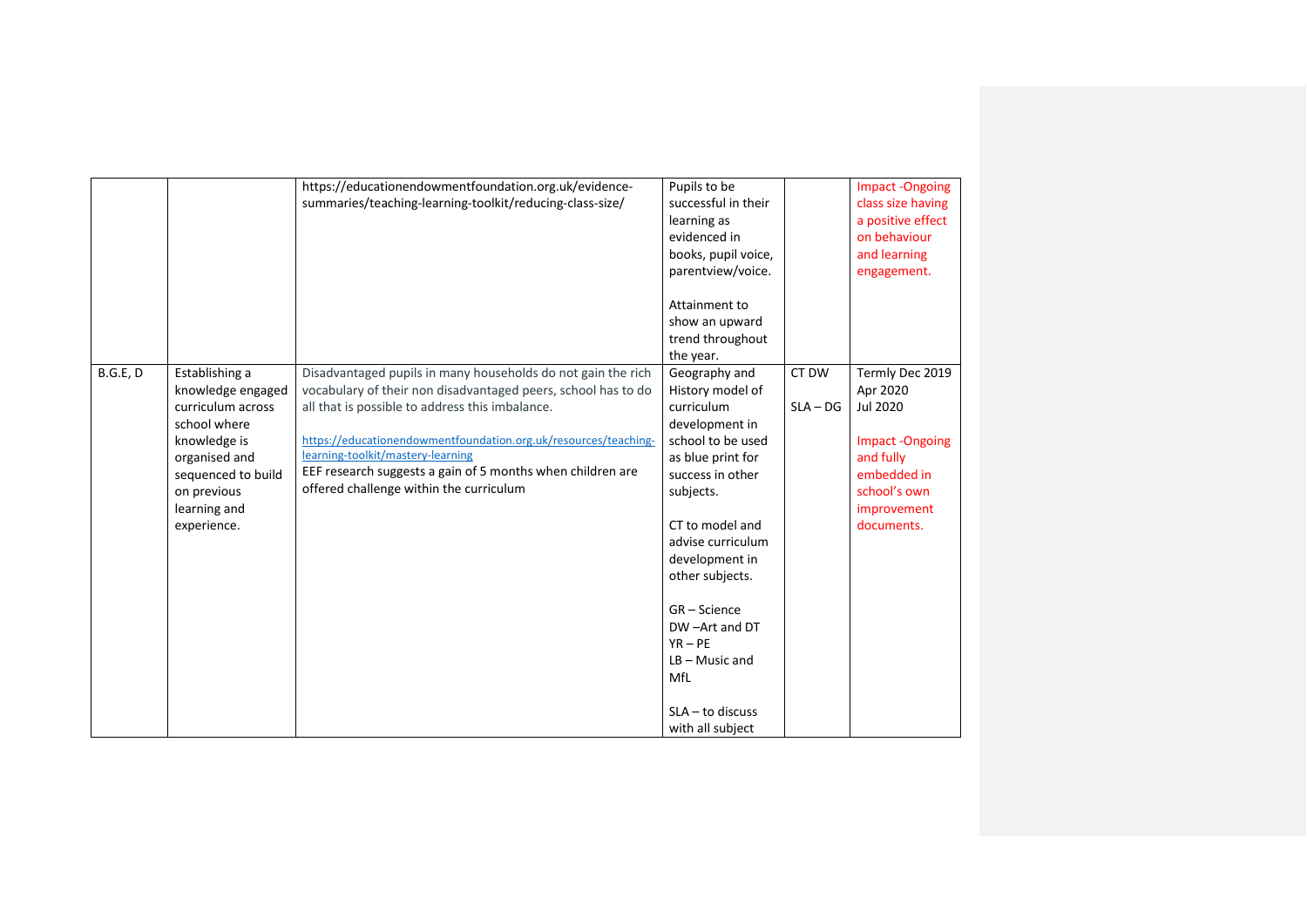|                |                                                                                                                                    |                                                                                                                                                                                                                                                                                                                                                                                                                                                                                                                                                                                                                                         | leaders over the<br>year curriculum<br>development and<br>evidence using<br>pupil work and<br>pupil voice.<br>$LA$ – HealthCheck<br>to validate school's<br>curriuclum<br>development and<br>SEF.                                                                                                  |                   |                                                                                                                                                |
|----------------|------------------------------------------------------------------------------------------------------------------------------------|-----------------------------------------------------------------------------------------------------------------------------------------------------------------------------------------------------------------------------------------------------------------------------------------------------------------------------------------------------------------------------------------------------------------------------------------------------------------------------------------------------------------------------------------------------------------------------------------------------------------------------------------|----------------------------------------------------------------------------------------------------------------------------------------------------------------------------------------------------------------------------------------------------------------------------------------------------|-------------------|------------------------------------------------------------------------------------------------------------------------------------------------|
| $\overline{C}$ | Experienced and<br>qualified EYFS staff<br>to teach in nursery<br>settings and to lead<br>EYFS ensuring high<br>quality provision. | On entry assessment shows a high number of pupils who<br>enter our EYFS below the typical level of development. Highly<br>qualified staff ensure pupil's needs are met and early<br>identification of necessary intervention is identified and acted<br>upon. Communication and language acquisition is paramount<br>for these pupils.<br>https://educationendowmentfoundation.org.uk/evidence-<br>summaries/early-years-toolkit/communication-and-language-<br>approaches/<br>High staffing ratios to allow for more quality and frequency<br>adult interaction with all pupils with a focus on speech,<br>communication and language. | Monitoring to<br>show provision is<br>improving and<br>better meeting the<br>needs of the<br>learners.<br>Staff explicitly<br>model and<br>immerse pupils in<br>a vocabulary rich<br>environment<br>evidenced in<br>learning walks and<br>monitoring.<br>School taking part<br>in Early Excellence | DW GR<br>SLA - DG | Termly Dec 2019<br>Apr 2020<br>Jul 2020<br>Impact -<br>provision much<br>improved due to<br>staffing changes<br>and provision<br>improvements. |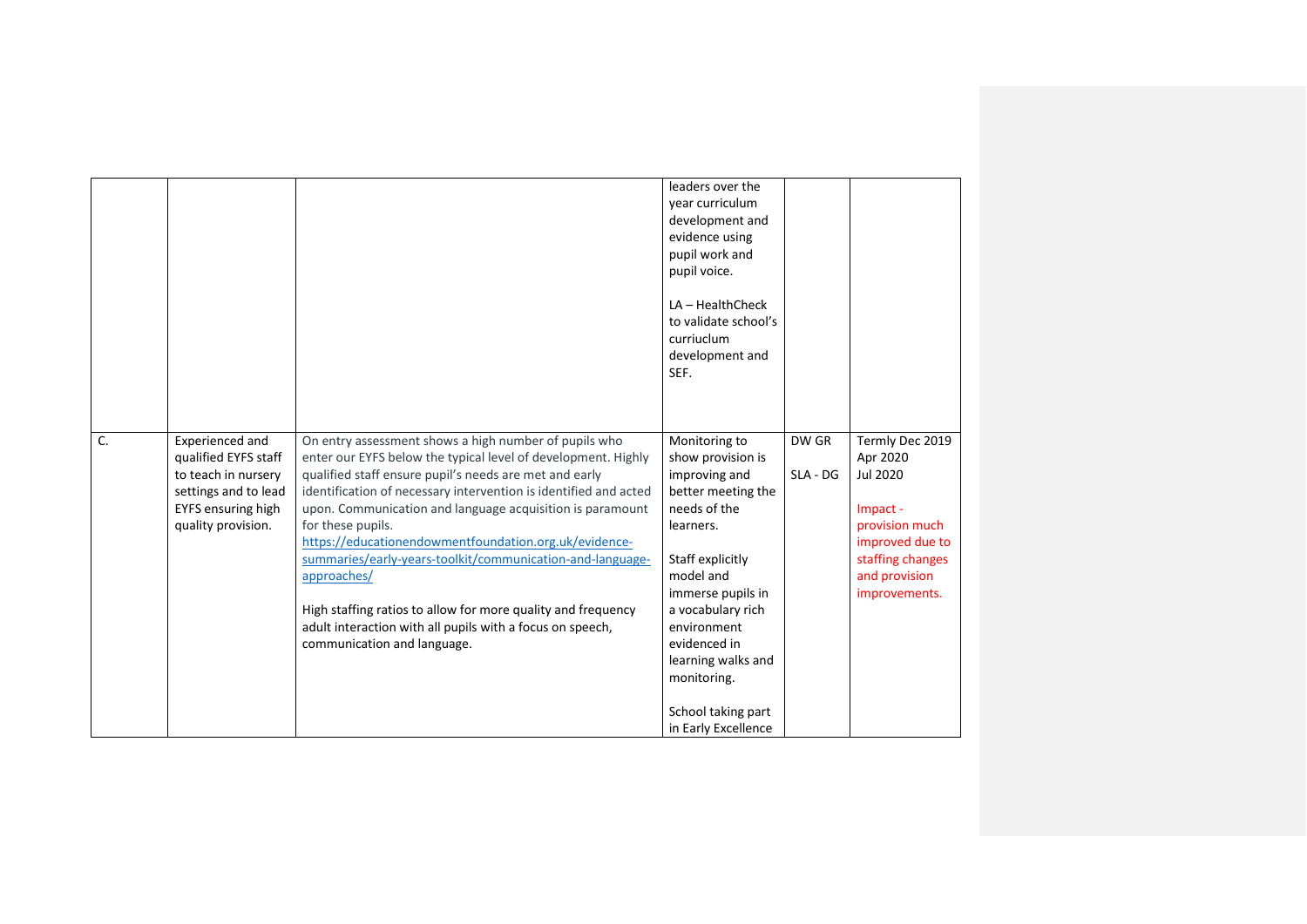|  | cluster accessing |  |
|--|-------------------|--|
|  | CPD for all EYFS  |  |
|  | staff and clear   |  |
|  | insights into the |  |
|  | best practise     |  |
|  | available for our |  |
|  | pupils.           |  |
|  |                   |  |
|  |                   |  |

|    | <b>Planned Expenditure</b> |                                                           |                    |            |                     |  |  |  |
|----|----------------------------|-----------------------------------------------------------|--------------------|------------|---------------------|--|--|--|
|    | <b>Targeted Support</b>    |                                                           |                    |            |                     |  |  |  |
| Α. | 1:1 phonics                | The lowest attaining readers in Key stage (lowest 20%)    | <b>Ruth Miskin</b> | ES DW      | Half termly         |  |  |  |
|    | interventions in           | Require the most support and intervention to rapidly      | consultant to work | Ruth       | until Dec 2019      |  |  |  |
|    | place for pupils           | make progress to diminish the difference from their peers | alongside Phonics  | Miskin     | Fortnightly Jan     |  |  |  |
|    | requiring them with        |                                                           | and early reading  | Consultant | - Jun 2020          |  |  |  |
|    | a focus on the lowest      |                                                           | lead to monitor    | (PD)       |                     |  |  |  |
|    | attaining 20% of           |                                                           | and improve        |            | Impact -            |  |  |  |
|    | readers accessing          |                                                           | provision for      |            | <b>Ongoing last</b> |  |  |  |
|    | RWInc.                     |                                                           | pupils.            |            | term of 2020        |  |  |  |
|    |                            |                                                           |                    |            | was heavily         |  |  |  |
|    |                            |                                                           | Rigorous tracking  |            | affected by the     |  |  |  |
|    |                            |                                                           | of RWInc groups.   |            | <b>COVID</b>        |  |  |  |
|    |                            |                                                           |                    |            | pandemic.           |  |  |  |
|    |                            |                                                           | Explicit modelling |            |                     |  |  |  |
|    |                            |                                                           | of proven best     |            |                     |  |  |  |
|    |                            |                                                           | practise in RWInc  |            |                     |  |  |  |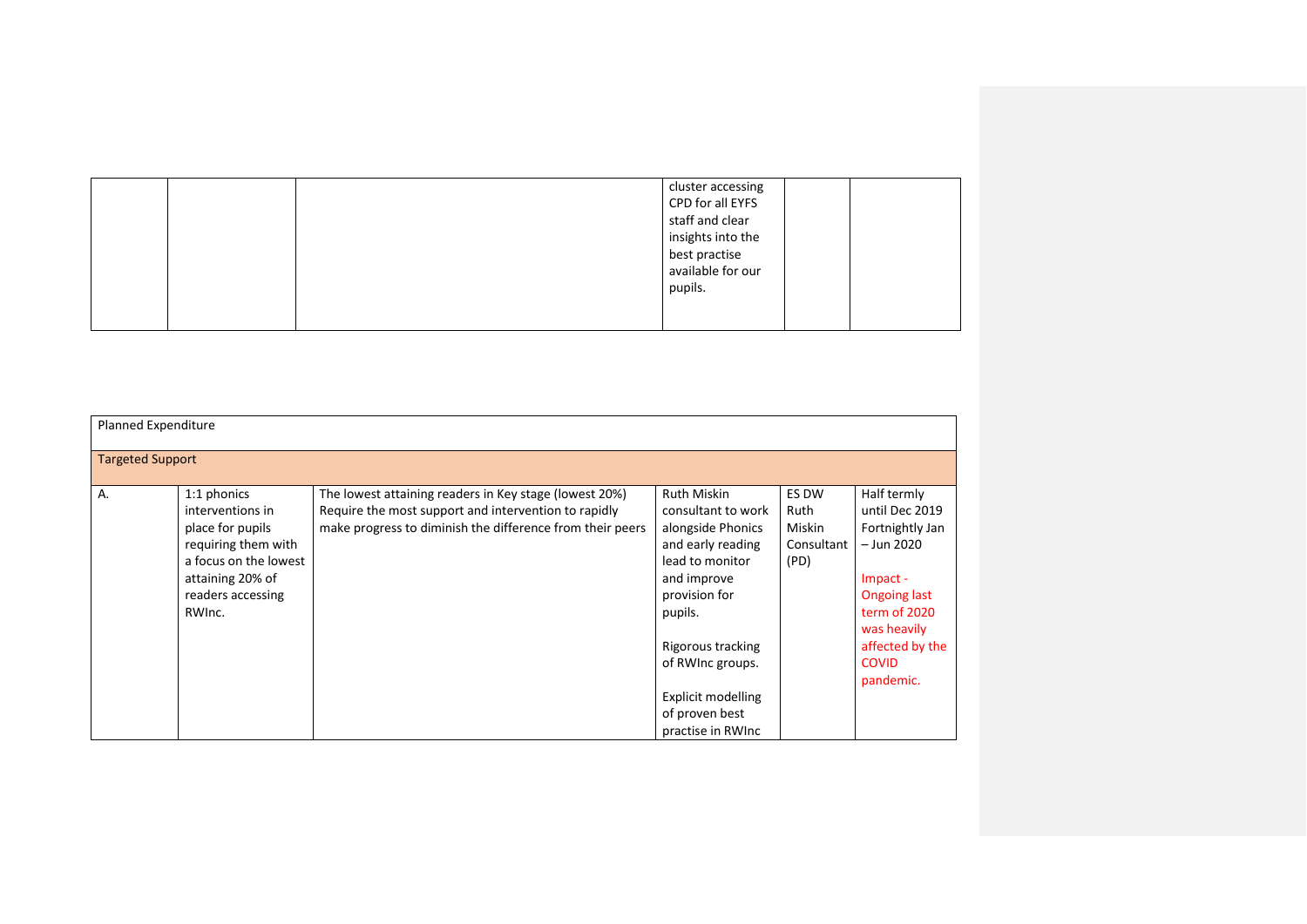|           |                                                                                       |                                                                                                                                                                                                          | delivery using staff<br>expertise<br>throughout school.                                                                                                                |                       |                                                                                                                                                                                              |
|-----------|---------------------------------------------------------------------------------------|----------------------------------------------------------------------------------------------------------------------------------------------------------------------------------------------------------|------------------------------------------------------------------------------------------------------------------------------------------------------------------------|-----------------------|----------------------------------------------------------------------------------------------------------------------------------------------------------------------------------------------|
|           | 1:1 reading<br>interventions for<br>targetted PP pupils in<br>Key stage 2             | For pupils who do not have strong academic role models<br>at home carefully selected and trained reading volunteers<br>from Beanstalk come into school twice a week to work<br>with targetted PP pupils. | Beanstalk reading<br>volunteers work<br>weekly with<br>targeted pupils.<br>English leader to<br>monitor and<br>quality assure<br>provision along<br>with Head teacher. | JD<br><b>DW</b><br>LB | Dec 2019<br>Mar 2020<br><b>July 2020</b><br>Impact -COVID<br>prevented<br>volunteers<br>coming in to<br>school for a<br>significant<br>amount of<br>time.                                    |
| <b>B.</b> | First stop<br>mathematics<br>intervention for year<br>2 in place from<br>autumn term. | Small group targeted intervention for year 2 pupils. Highly<br>skilled and experienced HLTA runs sessions for targeted<br>pupils in Key Stage 1.                                                         | <b>Mathematics</b><br>leader to monitor<br>and look at<br>attainment and<br>progress being<br>made by individual<br>pupils.                                            | ES KO<br>LB           | Dec 2019<br>Mar 2020<br><b>July 2020</b><br>Impact - KS1<br><b>Teacher</b><br><b>Assessments</b><br>show an<br>improvement<br>in mathematics<br>attainment<br>from previous<br>year's cohort |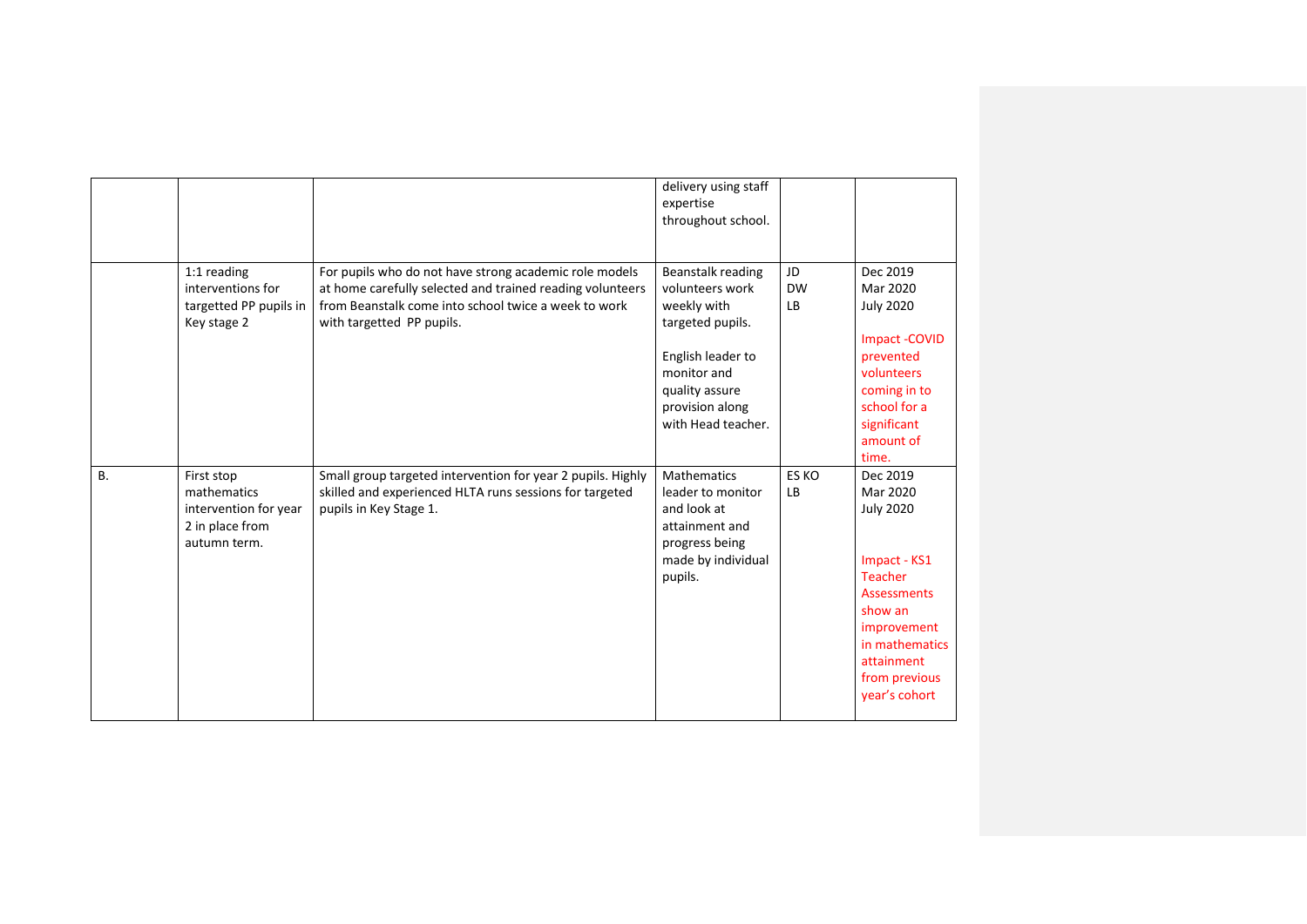| <b>B.</b> | 3 <sup>rd</sup> Space learning | Individualised online tutoring for targeted PP pupils, 2019 | Half termly reports     | LB    | Dec 2019           |
|-----------|--------------------------------|-------------------------------------------------------------|-------------------------|-------|--------------------|
|           | mathematics                    | Key stage 2 cohort made accelerated progress using this     | for all pupils          |       | Mar 2020           |
|           | intervention for Key           | approach.                                                   | highlight progress      |       | <b>July 2020</b>   |
|           | stage 2 pupils                 |                                                             | and 'flag up 'any       |       |                    |
|           |                                |                                                             | gaps in pupil's         |       | Impact - KS2       |
|           |                                |                                                             | learning.               |       | Teacher            |
|           |                                |                                                             |                         |       | <b>Assessments</b> |
|           |                                |                                                             |                         |       | show an            |
|           |                                |                                                             |                         |       | improvement        |
|           |                                |                                                             |                         |       | in mathematics     |
|           |                                |                                                             |                         |       | attainment         |
|           |                                |                                                             |                         |       | from previous      |
|           |                                |                                                             |                         |       | year's cohort      |
| <b>B.</b> | Key stage 2 pupils to          | Weekly tutoring in small groups to 'plug the gap' for year  | Carefully selected      | CT DW | Jan 2020           |
|           | access small group             | 6 pupils.                                                   | resources bought        |       | Mar 2020           |
|           | interventions in               |                                                             | to allow pupils to      |       | <b>July 2020</b>   |
|           | reading, ESPG and              |                                                             | access the              |       |                    |
|           | mathematics                    |                                                             | elements of maths,      |       | $Im$ pact $-$      |
|           |                                |                                                             | <b>ESPG</b> and reading |       | <b>COVID</b>       |
|           |                                |                                                             | comprehension           |       | restrictions       |
|           |                                |                                                             | they are still          |       | prevented a        |
|           |                                |                                                             | lacking.                |       | number of          |
|           |                                |                                                             |                         |       | these sessions     |
|           |                                |                                                             |                         |       | from taking        |
|           |                                |                                                             |                         |       | place.             |

| C, D, G | <b>Providing Outdoor</b> | https://educationendowmentfoundation.org.uk/resource     | LB        | Dec 2019         |
|---------|--------------------------|----------------------------------------------------------|-----------|------------------|
|         | and adventurous          | s/teaching-learning-toolkit/outdoor-adventure-learning/  | <b>DW</b> | Mar 2020         |
|         | Education for pupils -   | EEF research suggests a gain of 4 months when pupils are |           | <b>July 2020</b> |
|         | Use the outdoors         | involved in outdoor adventurous activities.              |           |                  |
|         | and nature as a tool     |                                                          |           | $Im$ pact $-$    |
|         | for learning,            |                                                          |           | Improvements     |
|         | incorporating            |                                                          |           |                  |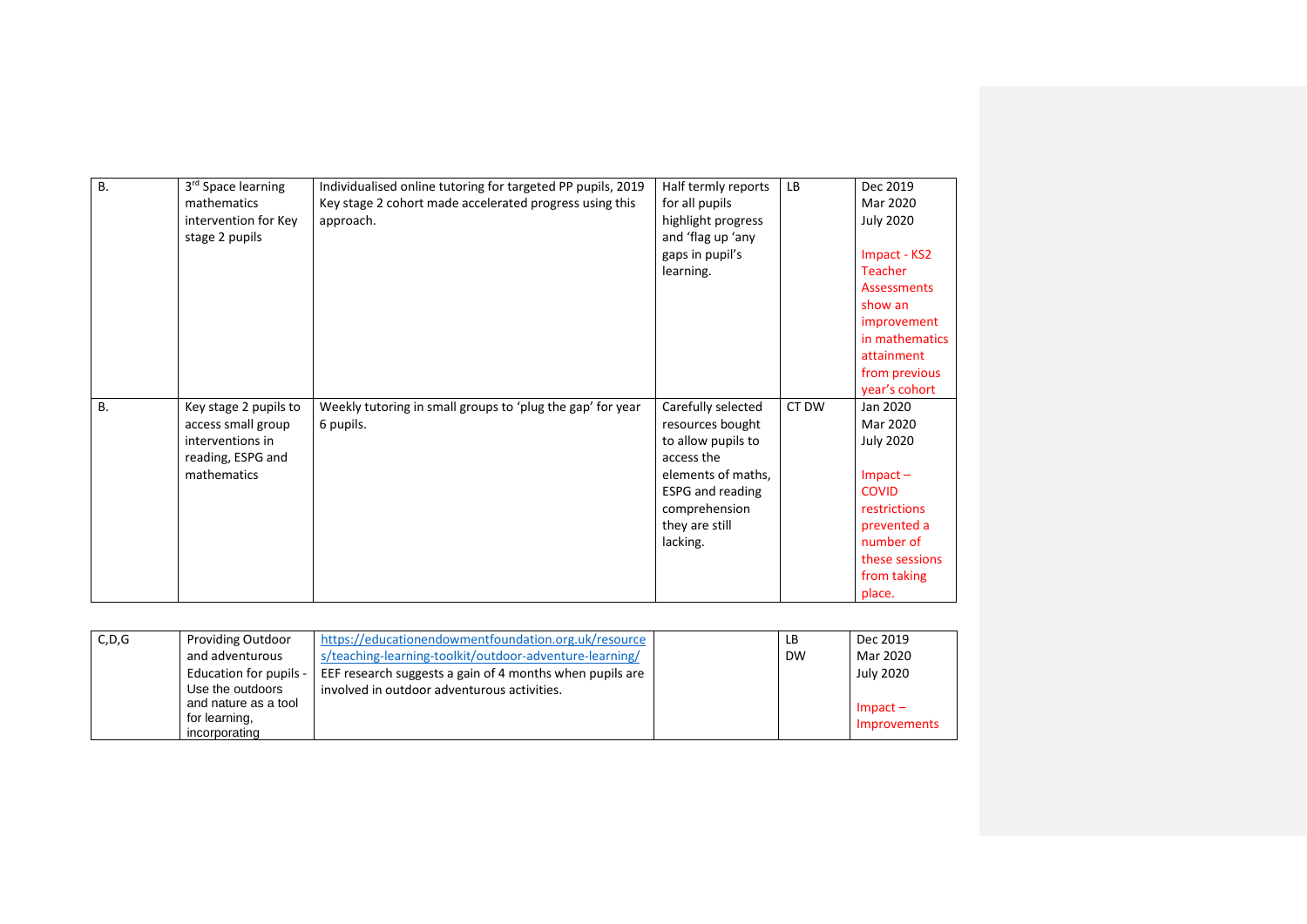|            | Outdoor education<br>into the curriculum to<br>enhance the learning<br>experience and offer<br>high levels of<br>collaborative<br>learning.<br>ScoutED | Weekly sessions outdoors to foster team work and self<br>esteem in the most challenging PP pupils.                                                                                                                                                                                                                                   |                                                                                                                                                                                                                                                                                                                 |                                     | in engagement<br>evident, staff<br>long term<br>absence meant<br>that this was<br>not as high as<br>could have<br>been.                                                                                                                                               |
|------------|--------------------------------------------------------------------------------------------------------------------------------------------------------|--------------------------------------------------------------------------------------------------------------------------------------------------------------------------------------------------------------------------------------------------------------------------------------------------------------------------------------|-----------------------------------------------------------------------------------------------------------------------------------------------------------------------------------------------------------------------------------------------------------------------------------------------------------------|-------------------------------------|-----------------------------------------------------------------------------------------------------------------------------------------------------------------------------------------------------------------------------------------------------------------------|
| E, G       | Targetting<br>attendance as a<br>priority for pupils,<br>Deputy Head<br>Teacher to lead<br>attendance<br>strategies<br>throughout school.              | Robust attendance and absence policies and procedures<br>adhered to, referrals made timely to AIT and other<br>agencies.<br>https://educationendowmentfoundation.org.uk/resource<br>s/teaching-learning-toolkit/behaviour-interventions/<br>EEF research suggests a gain of 3 months when<br>behavioural support is given to pupils. | Robust attendance<br>and absence<br>policies and<br>procedures<br>adhered to.<br>referrals made<br>timely to AIT and<br>other agencies.<br>Weekly attendance<br>updates, half<br>termly to parents<br>with targeted work<br>carried out for<br>pupils with lowest<br>attendance or<br>attendance in<br>decline. | <b>LB</b><br><b>DW</b><br><b>RD</b> | Weekly $-$<br>ongoing<br>Impact-an<br>improvement in<br>attendance and<br>a decline in<br>persistent<br>absenteeism<br>were beginning<br>to be evident.<br><b>COVID and</b><br><b>National</b><br>Lockdown<br>meant year on<br>year<br>comparisons<br>were difficult. |
| B, D, E, G | Curriculum<br>enrichment - PP<br>pupils to be given<br>access to music<br>tuition.                                                                     | All Y3/4 pupils in KS2 have access to regular music<br>provision,<br>https://educationendowmentfoundation.org.uk/resource<br>s/teaching-learning-toolkit/arts-participation/<br>EEF research suggests a gain of 2 months when pupils are<br>involved in the arts.                                                                    | Monitor quality<br>and overall<br>provision of music<br>tutoring. Pupils to<br>showcase their<br>talents to peers<br>and parents.                                                                                                                                                                               | LB                                  | Dec 2019<br>Mar 2020<br><b>July 2020</b><br>$Im$ pact $-$<br>sessions took<br>place up until                                                                                                                                                                          |